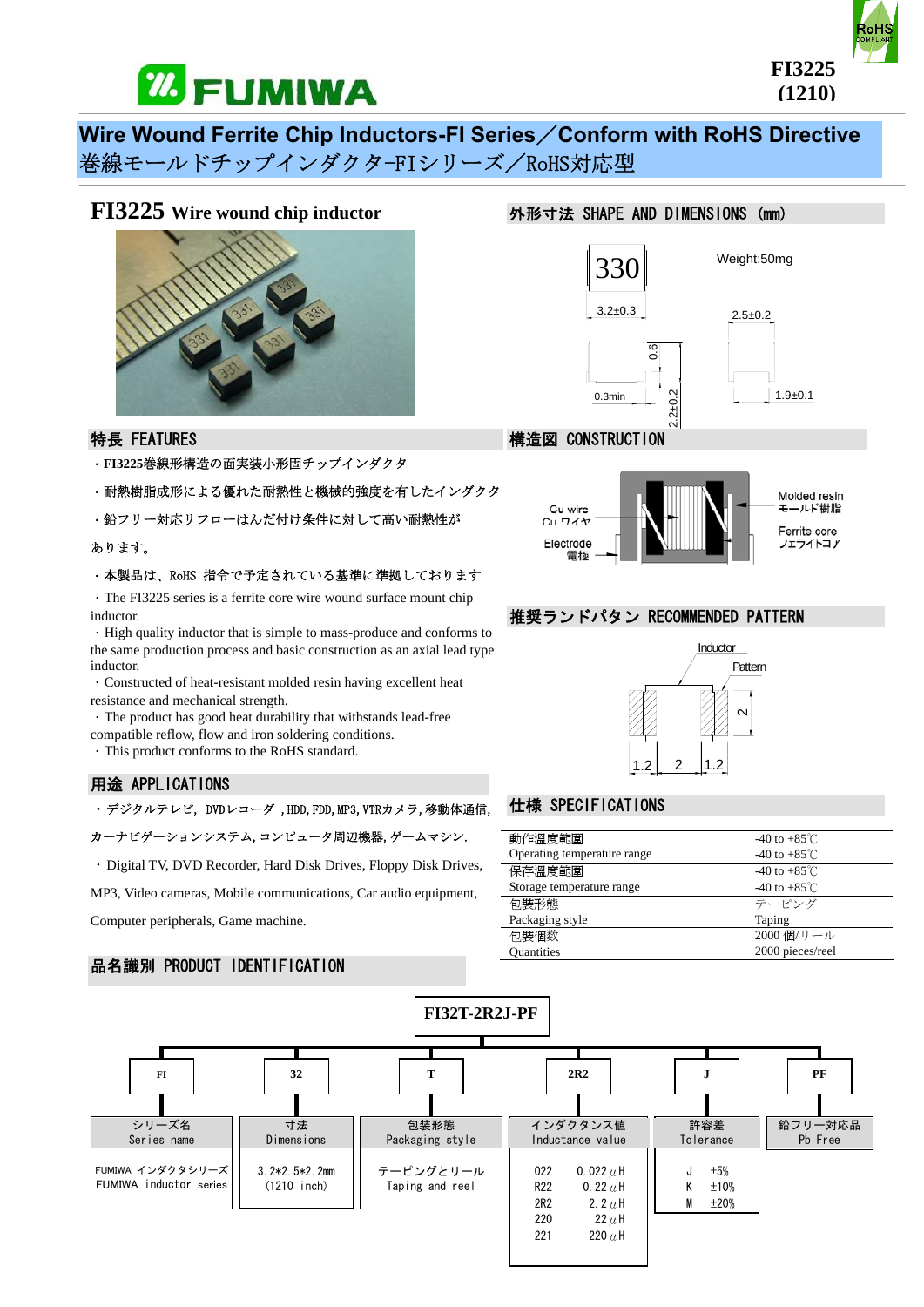



**Wire Wound Ferrite Chip Inductors-FI Series**/**Conform with RoHS Directive**  巻線モールドチップインダクタ-FIシリーズ/RoHS対応型 **[ SIGNAL**信號用**]**

───────────────────────────────────────────────────────────────────────

# 電気的特性

# ELECTRICAL CHARACTERISTICS

| インダクタンス 差<br>Inductance (uH) Inductance | インダクタンス許容<br>tolerance              | Q<br>min | (MHz)      | 自己共振周波数<br>L、Q測定周波数<br>Self-resonant<br>Test Frequency L, Q<br>frequency<br>$(MHZ)$ min. | 直流抵抗<br>DC<br>resistance<br>$(Q)$ max | 定格電流<br>Rated<br>current<br>$(mA)$ max | 品名<br>Part No.       |
|-----------------------------------------|-------------------------------------|----------|------------|------------------------------------------------------------------------------------------|---------------------------------------|----------------------------------------|----------------------|
| 0.01                                    | $\pm 10\%, \pm 20\%$                | 15       | <b>100</b> | 2500                                                                                     | 0.13                                  | 450                                    | FI32T-010K-PF        |
| 0.012                                   | $\pm 10\%$ , $\pm 20\%$             | 17       | 100        | 2300                                                                                     | 0.14                                  | 450                                    | FI32T-012K-PF        |
| 0.015                                   | $\pm 10\%$ , $\pm 20\%$             | 19       | 100        | 2100                                                                                     | 0.16                                  | 450                                    | FI32T-015K-PF        |
| 0.018                                   | $\pm 10\%, \pm 20\%$                | 21       | 100        | 1900                                                                                     | 0.18                                  | 450                                    | FI32T-018K-PF        |
| 0.022                                   | $\pm 10\%$ , $\pm 20\%$             | 23       | <b>100</b> | 1700                                                                                     | 0.2                                   | 450                                    | FI32T-022K-PF        |
| 0.027                                   | $\pm 10\%$ , $\pm 20\%$             | 23       | <b>100</b> | 1500                                                                                     | 0.22                                  | 450                                    | FI32T-027K-PF        |
| 0.033                                   | $\pm 10\%$ , $\pm 20\%$             | 25       | <b>100</b> | 1400                                                                                     | 0.24                                  | 450                                    | <b>FI32T-033K-PF</b> |
| 0.039                                   | $\pm 10\%, \pm 20\%$                | 25       | <b>100</b> | 1300                                                                                     | 0.27                                  | 450                                    | FI32T-039K-PF        |
| 0.047                                   | $\pm 10\%$ , $\pm 20\%$             | 26       | 100        | 1200                                                                                     | 0.3                                   | 450                                    | <b>FI32T-047K-PF</b> |
| 0.056                                   | $\pm 10\%, \pm 20\%$                | 26       | 100        | 1100                                                                                     | 0.33                                  | 450                                    | <b>FI32T-056K-PF</b> |
| 0.068                                   | $\pm 10\%$ , $\pm 20\%$             | 27       | 100        | 1000                                                                                     | 0.36                                  | 450                                    | FI32T-068K-PF        |
| 0.082                                   | $\pm 10\%$ , $\pm 20\%$             | 27       | 100        | 900                                                                                      | 0.4                                   | 450                                    | FI32T-082K-PF        |
| 0.1                                     | $\pm 10\%$ , $\pm 20\%$             | 28       | <b>100</b> | 700                                                                                      | 0.44                                  | 450                                    | <b>FI32T-R10K-PF</b> |
| 0.12                                    | $\pm 5\%, \pm 10\%, \pm 20\%$       | 30       | 25.2       | 500                                                                                      | 0.22                                  | 450                                    | <b>FI32T-R12J-PF</b> |
| 0.15                                    | $\pm 5\%, \pm 10\%, \pm 20\%$       | 30       | 25.2       | 450                                                                                      | 0.25                                  | 450                                    | <b>FI32T-R15J-PF</b> |
| 0.18                                    | $\pm 5\%, \pm 10\%, \pm 20\%$       | 30       | 25.2       | 400                                                                                      | 0.28                                  | 450                                    | <b>FI32T-R18J-PF</b> |
| 0.22                                    | $\pm 5\%, \pm 10\%, \pm 20\%$       | 30       | 25.2       | 350                                                                                      | 0.32                                  | 450                                    | <b>FI32T-R22J-PF</b> |
| 0.27                                    | $\pm 5\%, \pm 10\%, \pm 20\%$       | 30       | 25.2       | 320                                                                                      | 0.36                                  | 450                                    | <b>FI32T-R27J-PF</b> |
| 0.33                                    | $\pm 5\%, \pm 10\%, \pm 20\%$       | 30       | 25.2       | 300                                                                                      | 0.4                                   | 450                                    | <b>FI32T-R33J-PF</b> |
| 0.39                                    | $\pm 5\%$ , $\pm 10\%$ , $\pm 20\%$ | 30       | 25.2       | 250                                                                                      | 0.45                                  | 450                                    | <b>FI32T-R39J-PF</b> |
| 0.47                                    | $\pm 5\%, \pm 10\%, \pm 20\%$       | 30       | 25.2       | 220                                                                                      | 0.5                                   | 450                                    | <b>FI32T-R47J-PF</b> |
| 0.56                                    | $\pm 5\%, \pm 10\%, \pm 20\%$       | 30       | 25.2       | 180                                                                                      | 0.55                                  | 450                                    | <b>FI32T-R56J-PF</b> |
| 0.68                                    | $\pm 5\%, \pm 10\%, \pm 20\%$       | 30       | 25.2       | 160                                                                                      | 0.6                                   | 450                                    | <b>FI32T-R68J-PF</b> |
| 0.82                                    | $\pm 5\%, \pm 10\%, \pm 20\%$       | 30       | 25.2       | 140                                                                                      | 0.65                                  | 450                                    | <b>FI32T-R82J-PF</b> |
| $\mathbf{1}$                            | $\pm 5\%, \pm 10\%$                 | 30       | 7.96       | 120                                                                                      | 0.7                                   | 400                                    | <b>FI32T-1R0J-PF</b> |
| 1.2                                     | $\pm 5\%, \pm 10\%$                 | 30       | 7.96       | 100                                                                                      | 0.75                                  | 390                                    | <b>FI32T-1R2J-PF</b> |
| 1.5                                     | $\pm 5\%, \pm 10\%$                 | 30       | 7.96       | 85                                                                                       | 0.85                                  | 370                                    | <b>FI32T-1R5J-PF</b> |
| 1.8                                     | $\pm 5\%, \pm 10\%$                 | 30       | 7.96       | 80                                                                                       | 0.9                                   | 350                                    | <b>FI32T-1R8J-PF</b> |
| $2.2\,$                                 | $\pm 5\%, \pm 10\%$                 | 30       | 7.96       | 75                                                                                       | $\mathbf{1}$                          | 320                                    | <b>FI32T-2R2J-PF</b> |
| 2.7                                     | $\pm 5\%, \pm 10\%$                 | 30       | 7.96       | 70                                                                                       | $1.1\,$                               | 290                                    | <b>FI32T-2R7J-PF</b> |
| 3.3                                     | $\pm 5\%, \pm 10\%$                 | 30       | 7.96       | 60                                                                                       | 1.2                                   | 260                                    | <b>FI32T-3R3J-PF</b> |
| 3.9                                     | $\pm 5\%, \pm 10\%$                 | 30       | 7.96       | 55                                                                                       | 1.3                                   | 250                                    | <b>FI32T-3R9J-PF</b> |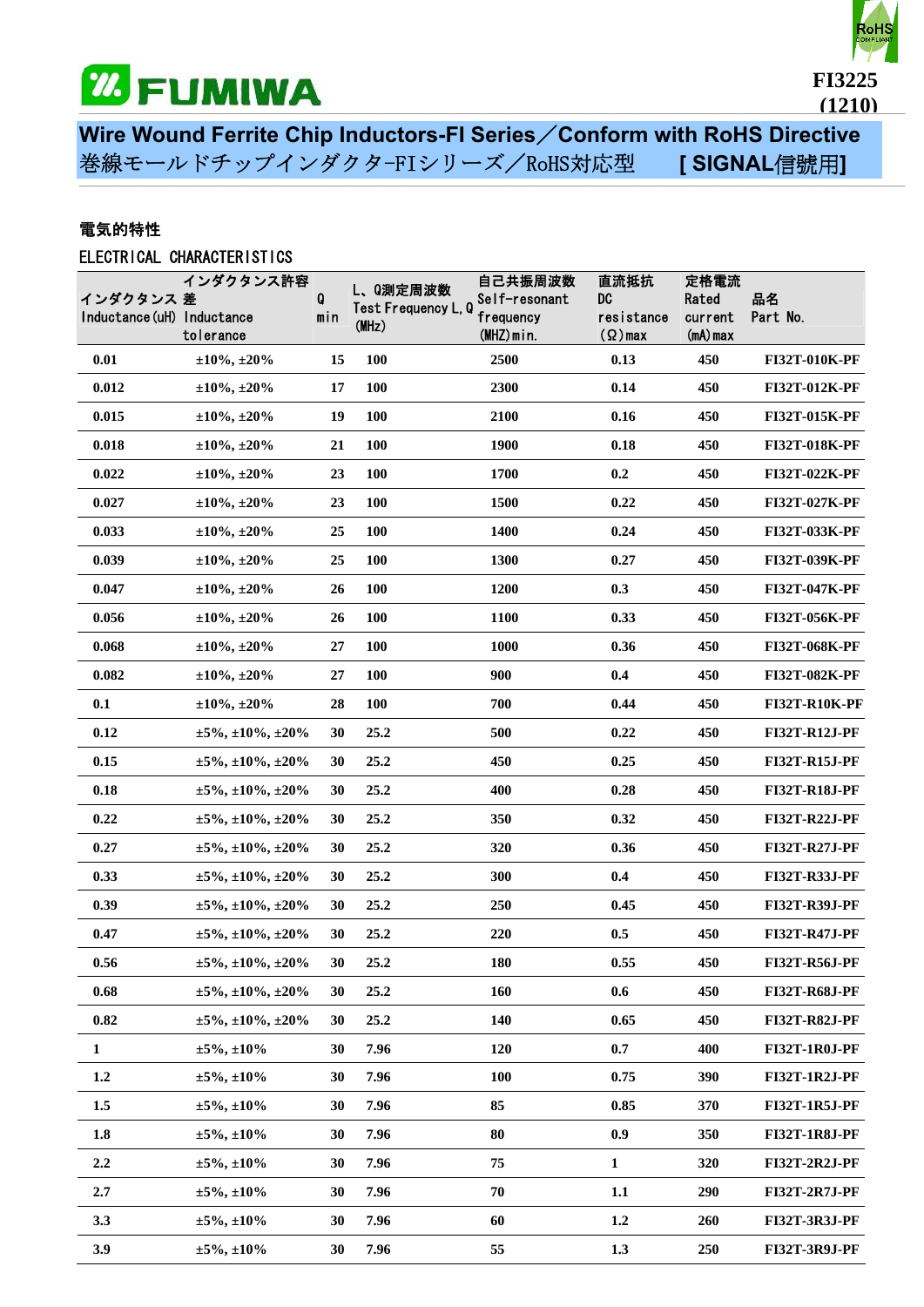



**Wire Wound Ferrite Chip Inductors-FI Series**/**Conform with RoHS Directive**  巻線モールドチップインダクタ-FIシリーズ/RoHS対応型 **[ SIGNAL**信號用**]**

───────────────────────────────────────────────────────────────────────

# 電気的特性

# ELECTRICAL CHARACTERISTICS

| インダクタンス 差<br>Inductance (uH) Inductance | インダクタンス許容<br>tolerance | Q<br>min | L、Q測定周波数<br>Test Frequency L, Q<br>(MHz) | 自己共振周波数<br>Self-resonant<br>frequency<br>$(MHZ)$ min. | 直流抵抗<br>DC<br>resistance<br>$(\Omega)$ max | 定格電流<br>Rated<br>current<br>$(mA)$ max | 品名<br>Part No.       |
|-----------------------------------------|------------------------|----------|------------------------------------------|-------------------------------------------------------|--------------------------------------------|----------------------------------------|----------------------|
| 4.7                                     | $\pm 5\%, \pm 10\%$    | 30       | 7.96                                     | 50                                                    | 1.5                                        | 220                                    | <b>FI32T-4R7J-PF</b> |
| 5.6                                     | $\pm 5\%, \pm 10\%$    | 30       | 7.96                                     | 45                                                    | 1.6                                        | 200                                    | <b>FI32T-5R6J-PF</b> |
| 6.8                                     | $\pm 5\%, \pm 10\%$    | 30       | 7.96                                     | 40                                                    | 1.8                                        | <b>180</b>                             | <b>FI32T-6R8J-PF</b> |
| 8.2                                     | $\pm 5\%, \pm 10\%$    | 30       | 7.96                                     | 35                                                    | $\boldsymbol{2}$                           | 170                                    | <b>FI32T-8R2J-PF</b> |
| 10                                      | $\pm 5\%, \pm 10\%$    | 30       | 2.52                                     | 30                                                    | 2.1                                        | <b>150</b>                             | FI32T-100J-PF        |
| 12                                      | $\pm 5\%, \pm 10\%$    | 30       | 2.52                                     | 20                                                    | 2.5                                        | 140                                    | FI32T-120J-PF        |
| 15                                      | $\pm 5\%, \pm 10\%$    | 30       | 2.52                                     | 20                                                    | 2.8                                        | 130                                    | FI32T-150J-PF        |
| 18                                      | $\pm 5\%, \pm 10\%$    | 30       | 2.52                                     | 20                                                    | 3.3                                        | 120                                    | FI32T-180J-PF        |
| $22\,$                                  | $\pm 5\%, \pm 10\%$    | 30       | 2.52                                     | 20                                                    | 3.7                                        | 110                                    | FI32T-220J-PF        |
| $\bf 27$                                | $\pm 5\%, \pm 10\%$    | 30       | 2.52                                     | 18                                                    | 5                                          | 80                                     | FI32T-270J-PF        |
| 33                                      | $\pm 5\%, \pm 10\%$    | 30       | 2.52                                     | $17\,$                                                | 5.6                                        | 70                                     | FI32T-330J-PF        |
| 39                                      | $\pm 5\%, \pm 10\%$    | 30       | 2.52                                     | 16                                                    | 6.4                                        | 65                                     | FI32T-390J-PF        |
| 47                                      | $\pm 5\%, \pm 10\%$    | 30       | 2.52                                     | 15                                                    | 7                                          | 60                                     | FI32T-470J-PF        |
| 56                                      | $\pm 5\%, \pm 10\%$    | 30       | 2.52                                     | 13                                                    | 8                                          | 55                                     | FI32T-560J-PF        |
| 68                                      | $\pm 5\%, \pm 10\%$    | 30       | 2.52                                     | 11                                                    | 9                                          | 50                                     | FI32T-680J-PF        |
| 82                                      | $\pm 5\%, \pm 10\%$    | 30       | 2.52                                     | 11                                                    | 10                                         | 45                                     | FI32T-820J-PF        |
| 100                                     | $\pm 5\%, \pm 10\%$    | 20       | 0.796                                    | 10                                                    | 10                                         | 40                                     | FI32T-101J-PF        |
| 120                                     | $\pm 5\%, \pm 10\%$    | 20       | 0.796                                    | 9                                                     | 11                                         | 70                                     | FI32T-121J-PF        |
| 150                                     | $\pm 5\%, \pm 10\%$    | 20       | 0.796                                    | $\pmb{7}$                                             | 15                                         | 65                                     | FI32T-151J-PF        |
| 180                                     | $\pm 5\%, \pm 10\%$    | 20       | 0.796                                    | $\pmb{7}$                                             | $17\,$                                     | 60                                     | FI32T-181J-PF        |
| 220                                     | $\pm 5\%, \pm 10\%$    | 20       | 0.796                                    | 6                                                     | 21                                         | 50                                     | FI32T-221J-PF        |
| 270                                     | $\pm 5\%, \pm 10\%$    | 20       | 0.796                                    | 5                                                     | 28                                         | 45                                     | FI32T-271J-PF        |
| 330                                     | $\pm 5\%, \pm 10\%$    | 20       | 0.796                                    | 5                                                     | 34                                         | 40                                     | FI32T-331J-PF        |

**• Test equipment** 

**L, Q: HP4291B RF Impedance/Material Analyzer** [**L** ≦ **0.1μH**]

**HP4285A+16034E**[**L** ≧ **0.12μH**]

**SRF: HP4291B RF Impedance/Material Analyzer** 

**Rdc: ADEX AX-114N**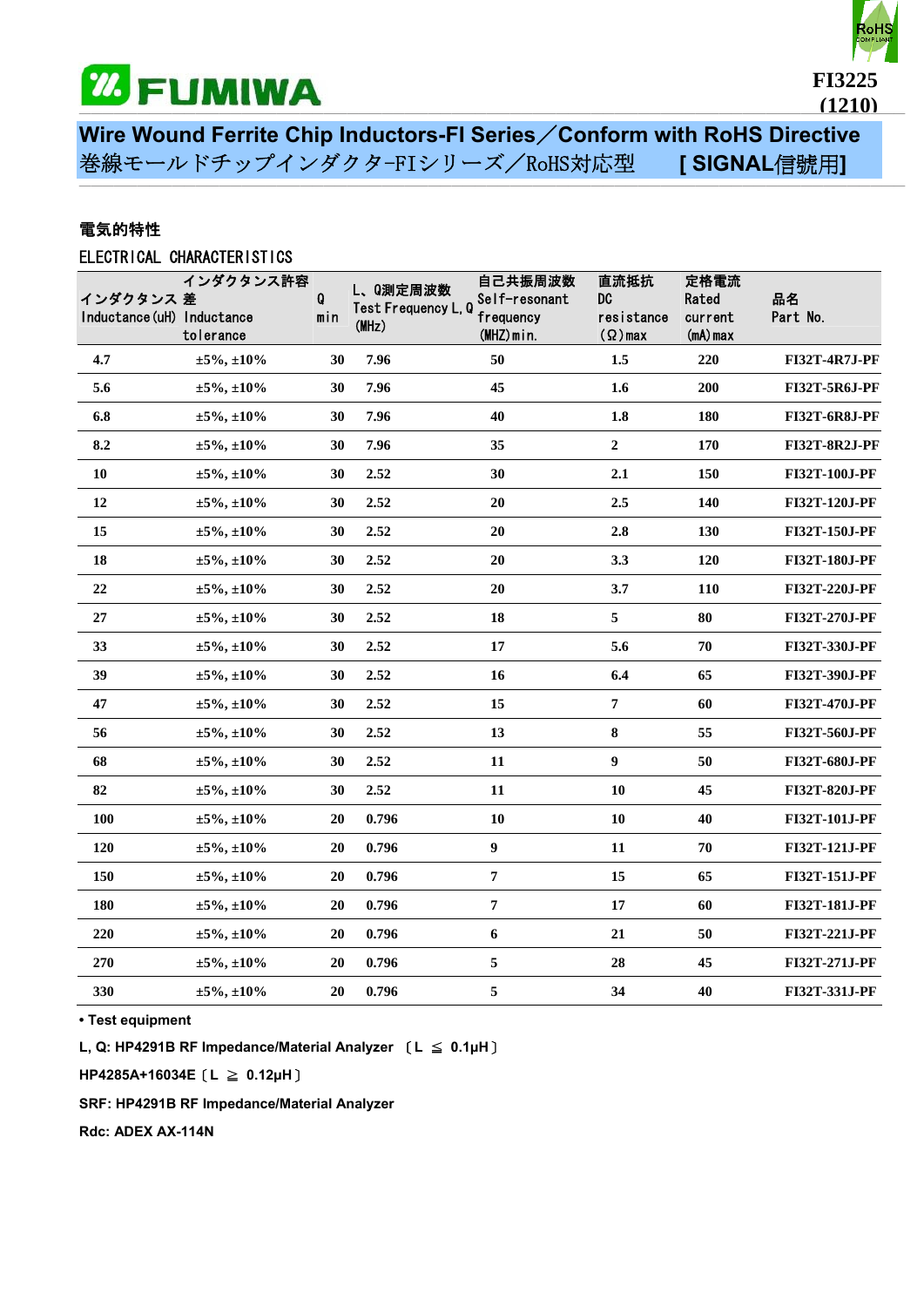



**Wire Wound Ferrite Chip Inductors-FI Series**/**Conform with RoHS Directive**  巻線モールドチップインダクタ-FIシリーズ/RoHS対応型

───────────────────────────────────────────────────────────────────────

#### 推奨はんだ付け条件 RECOMMENDED SOLDERING CONDITIONS

# リフローはんだ付け法/ REFLOW SOLDERING



**Time(s)**

## フローはんだ付け法/FLOW SOLDERING



#### こてはんだ付け法/IRON SOLDERING

| こて先端温度                       | $300\sim350^{\circ}$ C               |
|------------------------------|--------------------------------------|
| <b>Tip temperature</b>       | 300 to 350°C                         |
| 加熱時間                         | $3s/\Box$                            |
| <b>Heating time</b>          | 3 sec/soldering                      |
| こて条件                         | 出力30W、先端径1mm                         |
| Soldering rod specifications | <b>Output: 30W Tip diameter: 1mm</b> |

- z 上記条件にて、製品温度が260**°**C max./ 累積加熱時間10s max. を目安としてください。
- 詳細につきましてはお問い合わせください
- Based on the above conditions, use a maximum product temperature of 260°C and a maximum **accumulated heating time of 10 seconds as a guideline.**
- **Pleas contact us for details**